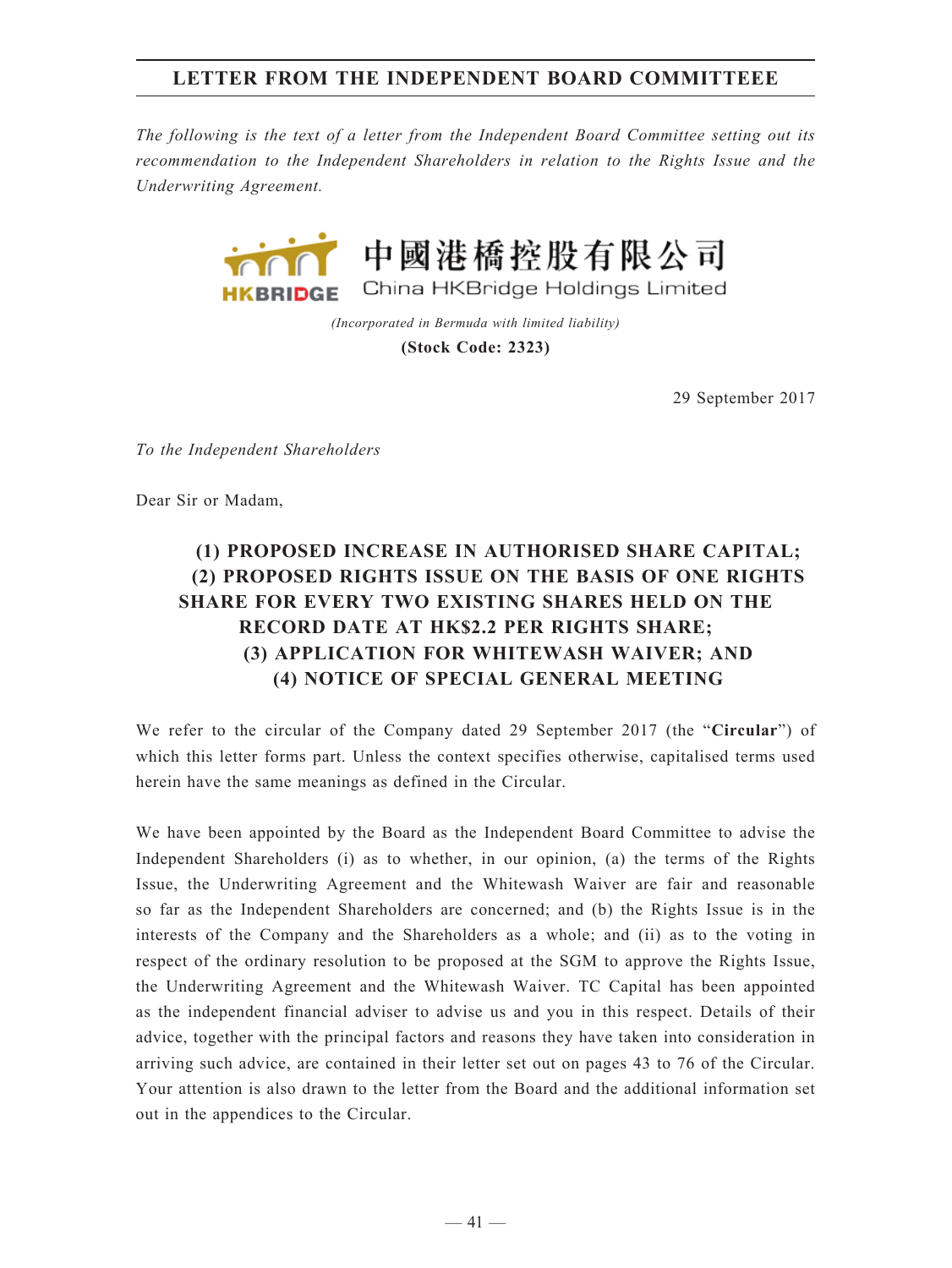Having considered the terms of the Rights Issue and the Underwriting Agreement and the advice from TC Capital, we consider (i) the terms of the Rights Issue, the Underwriting Agreement and the transactions contemplated thereunder and the Whitewash Waiver are on normal commercial terms and fair and reasonable so far as the Independent Shareholders are concerned; and (ii) the Rights Issue, the Underwriting Agreement and the Whitewash Waiver are in the interests of the Company and the Shareholders as a whole although the Underwriting Agreement and the Rights Issue are not entered in the ordinary and usual course of business of the Company. Accordingly, we recommend the Independent Shareholders to vote in favour of the ordinary resolution to be proposed at the SGM to approve the Rights Issue, the Underwriting Agreement and the Whitewash Waiver.

## Yours faithfully, Independent Board Committee

Mr. Mao Yumin

Director

Mr. Ng Man Kung Dr. Ngai Wai Fung Mr. Lau Fai Lawrence Independent non-Non-executive Independent non-Independent nonexecutive Director executive Director executive Director